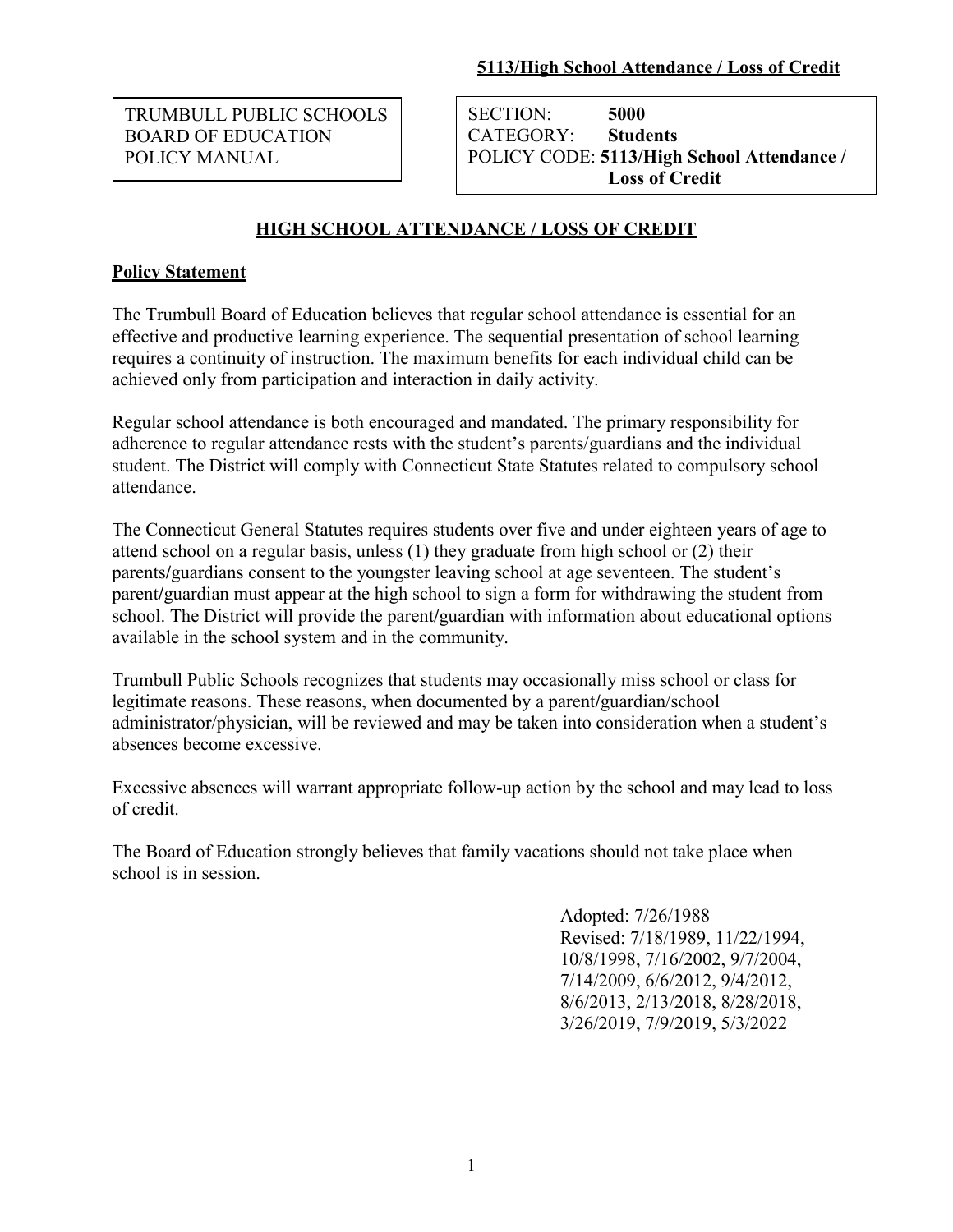References

- Connecticut Public Act 17-14, "An Act Implementing the Recommendations of the Department of Education"
- Connecticut General Statutes §§10-184, 10-186, 10-198a, 10-198b, 10-198c, 10-198d, 10- 210, 27-103, 46b-149
- Connecticut State Department of Education, "Guidelines for Implementation of the Definitions of Excused and Unexcused Absences and Best Practices for Absence Prevention and Intervention"
- Connecticut Public Act 21-46, "An Act Concerning Social Equity and the Health Safety and Education of Children"
- Trumbull Board of Education Policy Code 5131: Student Standard of Conduct
- Trumbull Board of Education Policy Code 6115.1: Protected Prayer
- Trumbull Board of Education Policy Code 6173: Homebound and Hospitalized Instruction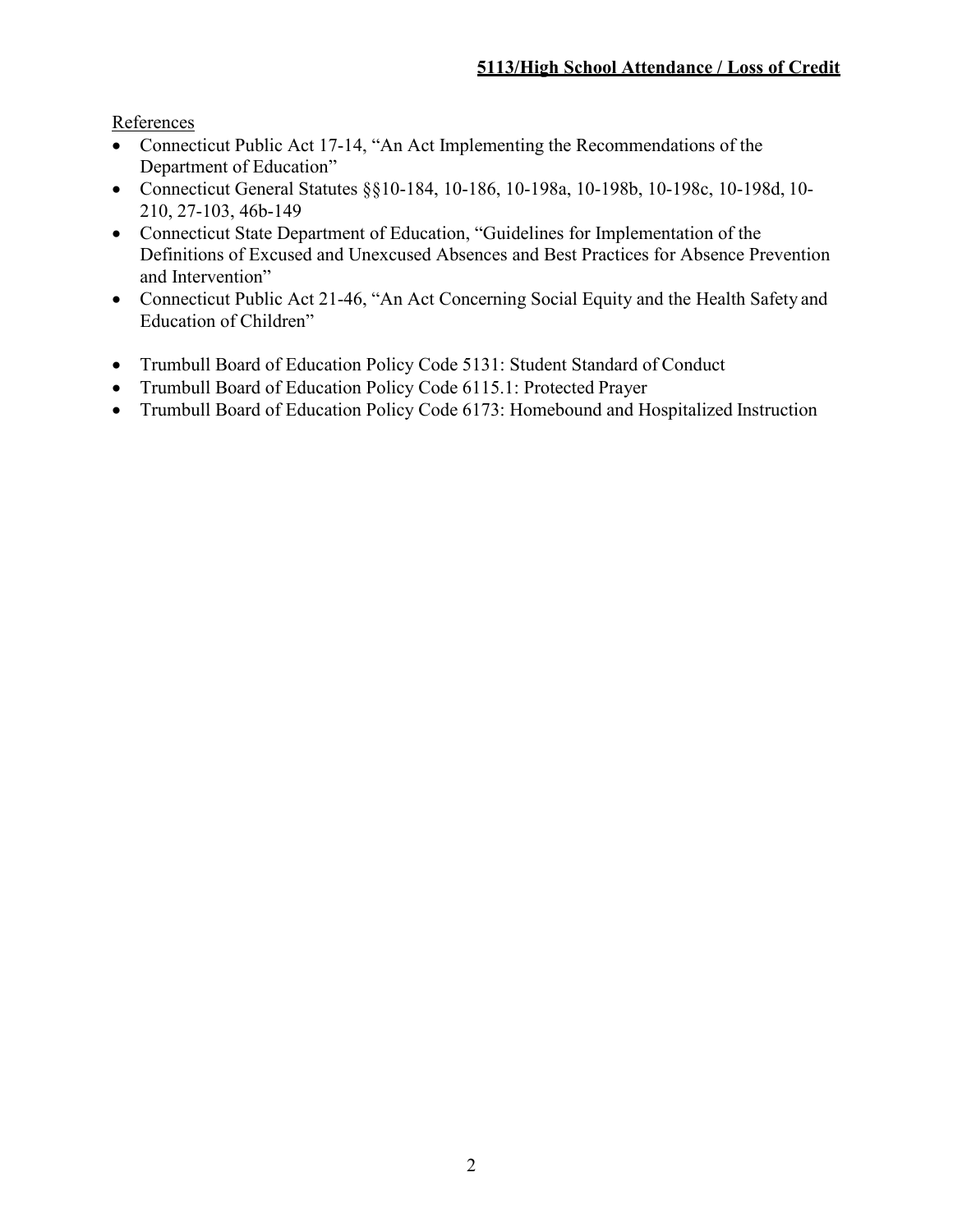### **Regulations**

The high school attendance policy follows the Response to Intervention (RTI) formula to offer a tiered approach to attendance monitoring and behavior correction. Each time a student reaches the next attendance threshold, more faculty members become involved in informing the student and the parent of the upcoming consequences and changing the student's behavior. The formal notification process will be supplemented with daily calls through an automated calling system to the homes of absent students. Additionally, schools may request a meeting with families to discuss interventions which may assist in preventing absenteeism. A pattern of absenteeism may also trigger referral to the Youth Service Bureau or a similar community-based service as outlined in Connecticut State Statutes §§10-198a., 10-19m, and 46b-149**.**

Annually at the beginning of the school year, and upon any enrollment during the school year, parents/guardians will be notified of their obligations pursuant to student attendance. (Please see Student Handbook, [www.trumbullps.org,](http://www.trumbullps.org/) under "Trumbull High School.")

I. Regulations for THS Attendance toward Course Credit

## A. General Principles

- Communication is essential for success in teaching and learning.
- Student seat time is important to learning.
- Intentionally missing class will incur penalties and affect grades.
- Attendance issues need to be resolved as soon as possible, but no later than one school day after the student's return to school.
- Attendance will be taken by teachers in each period of the day; however, attendance calls to students' homes will be based upon attendance in the designated official attendance period.

Classroom (period) attendance will be recorded electronically by the teacher. It is the student's responsibility to notify his/her teacher when the student will be absent from class and arrange to make up missed work if the absence has been verified by a parent/guardian to the appropriate House Office within one school day of the student's return.

B. Parent/Guardian Responsibility

It is the responsibility of the parent/guardian to monitor his/her child's attendance via the District parent portal at [www.trumbullps.org,](http://www.trumbullps.org/) student report card, and/or contacting the student's House Office.

It is the responsibility of the parent/guardian to report his/her child's absence to the school each day by calling the student's House Office between 7:30 a.m. – 9:30 a.m. and speaking with school staff directly or leaving a message on voicemail. Notification must be sent to the student's House Office upon his/her return within one school day after the student has returned from his/her absence. Notification must include the student's name, date(s) of absence, and reason for the absence along with a daytime phone number where a parent/guardian can be reached for verification. In addition, parents/guardians are encouraged to submit official verification of any activity for which verification is required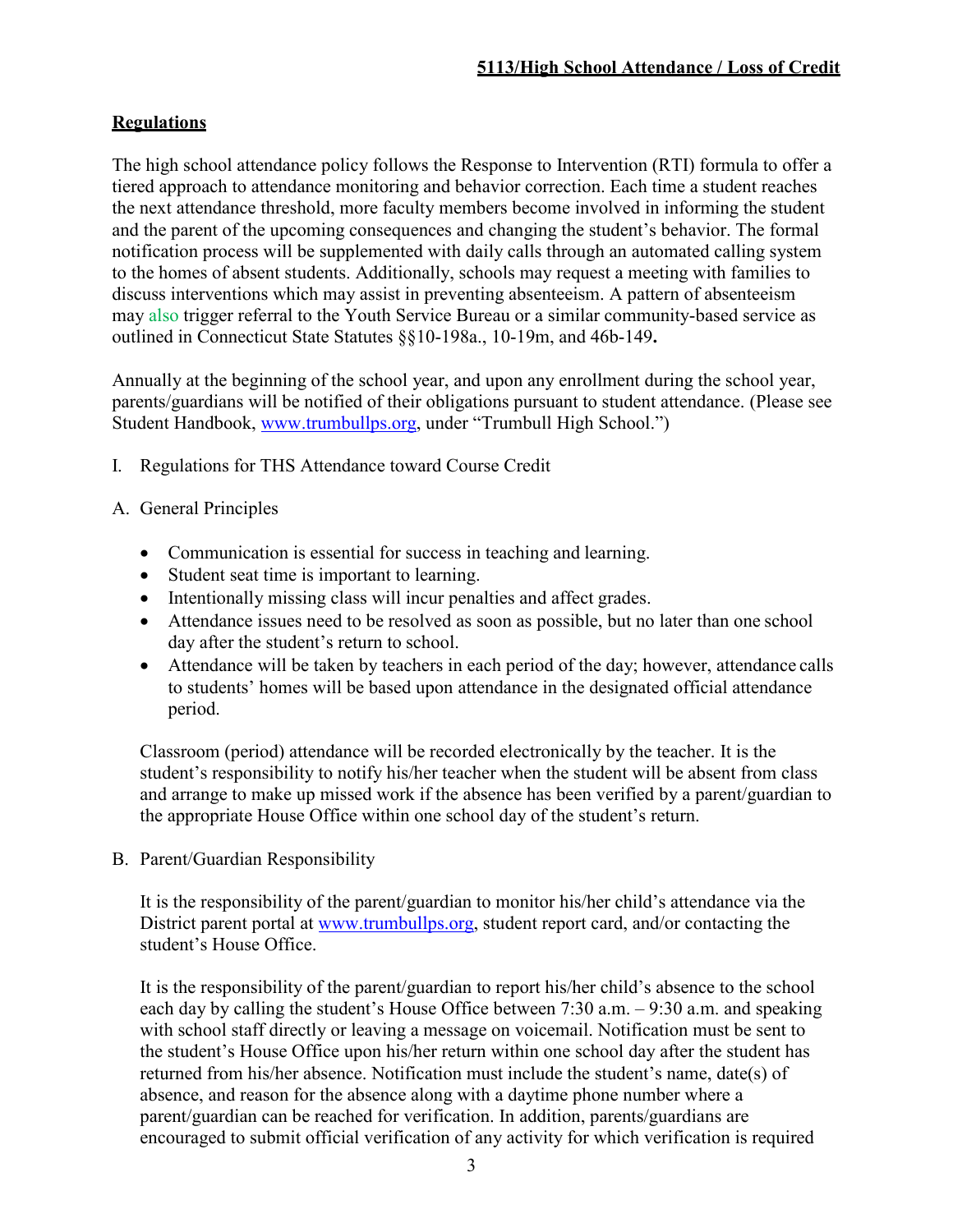in order for said activity not to count toward the student's absence bank; see Section I.C.1 below.

C. Absence Bank

For each course, students will have an absence bank, consisting of both excused**/**verified and unexcused/unverified absences, which is a set number of absences before credit is lost in the course.

For all courses, the student will lose the amount of credit designated for that particular course once the absent bank reaches more than 11% of the class meeting days. For example, a student in a onecredit class who has 20 or more absences from class in the absence bank, will lose credit for that course. Please see the chart below for further examples:

| <b>Attendance Thresholds</b>                   | <b>Full Credit Course</b><br>(1.0) | <b>Half Credit Course</b><br>(0.5) | <b>Quarter Credit Course</b><br>(.25) |
|------------------------------------------------|------------------------------------|------------------------------------|---------------------------------------|
| Number of Classes                              | 181 days                           | 90 days                            | 45 days                               |
| Days Missed Threshold<br>1st Notification (4%) | 7 absences                         | 3 absences                         | 2 absences                            |
| Days Missed Threshold<br>2nd Notification (8%) | 14 absences                        | 7 absences                         | 4 absences                            |
| Days Missed<br>Loss of Credit $(11\%)$         | 20 absences                        | 10 absences                        | 5 absences                            |

A student who loses credit for a particular course due to excessive absences will need to seek approval from the student's House Principal and the THS Principal in order to retake said course in summer school.

1. Exclusions from Absence Bank Calculations

School-related activities do not count towards the absence bank limit. These include:

- bus delay or failure confirmed by the transportation provider;
- approved field trips, including curricular, cocurricular, and extracurricular trips, as well as athletic and other school-sponsored events;
- extraordinary educational opportunities pre-approved by District administrators in accordance with Connecticut State Department of Education guidelines (see Section IV below)
- meetings with school personnel such as a school nurse, the student's school counselor, the student's case manager, etc.; and
- suspension or expulsion from school.

Certain other activities also do not count towards the absence bank limit provided that official verification is provided to the school. These include:

• college visitations, up to two per year, for  $11<sup>th</sup>$  and  $12<sup>th</sup>$ -graders (documentation from the college required);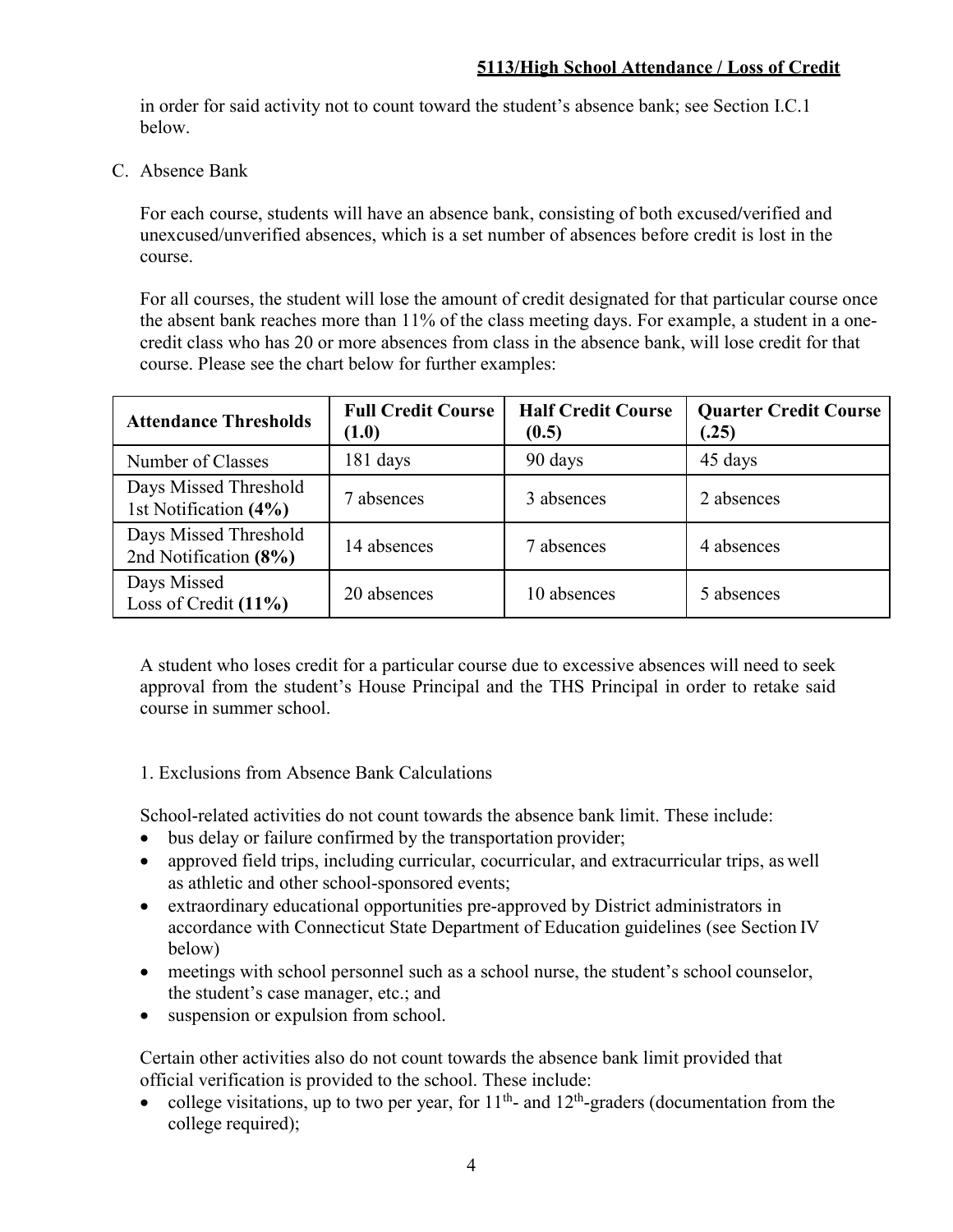- mandated court appearances (documentation from the court clerk or attorney required);
- death in family (documentation verifying relationship required);
- student illness requiring absence (documentation from treating health care professional required), not including non-illness-related appointments with health care professionals that can be made outside regular school hours; and
- religious observance (documentation of religious observance required)
- mental health days, up to two non-consecutive days, during the school year. Such absence is to permit the student to attend to his/her emotional and psychological well-being in lieu of attending school (documentation from parental/guardian required), such absence(s) shall be identified as a "mental health wellness day."

A student will be exempt from the absence bank provisions of this policy if it is so noted on the student's IEP, Section 504, or Individualized Health Care Plan.

2. Excused/Verified Absences in the Absence Bank

Absences beyond those in Section I.C.1 above will be considered excused/verified provided that a parent/guardian note is presented to the House Office within the previously mentioned one-school-day timeframe**.**

Students with excused/verified absences from school or class will be given appropriate opportunity to make up class work they have missed in order to complete curriculum requirements. Failure on the part of the student to complete his/her responsibility in making up missed work will impact his/her grade.

3. Unexcused/Unverified Absences in the Absence Bank

Absences beyond those in Section I.C.1 above will be considered unexcused/unverified if a parent/guardian note is not presented to the House Office within the previously mentioned one-school-day timeframe. Class cuts will also count as unexcused/unverified absences. A class cut is defined as any time a student has reported to school but does not report to his/her designated class, and does not have staff permission to be in any other location. Class cuts may not be excused/verified by a parent/guardian phone call or note. Class cuts are subject to disciplinary action as set forth in Board of Education Policy 5131, "Student Standard of Conduct."

As a result of a class cut or an unexcused/unverified absence, a student will not earn credit for class work/assessments missed and will not be provided makeup privileges.

If unexcused/unverified absences, including class cuts, amount to more than 50% of a student's total absences, the student may not be eligible to retake said course in summer school.

D. Absences and Participation in Extracurricular Activities

Any student who has not reported to school or is not present for at least half of the scheduled school day is considered absent from school. Students who are considered absent from school will not be permitted to participate in any extracurricular activity (e.g., athletic practice, game, rehearsal, performance, etc.). Coaches and advisors will monitor attendance to ensure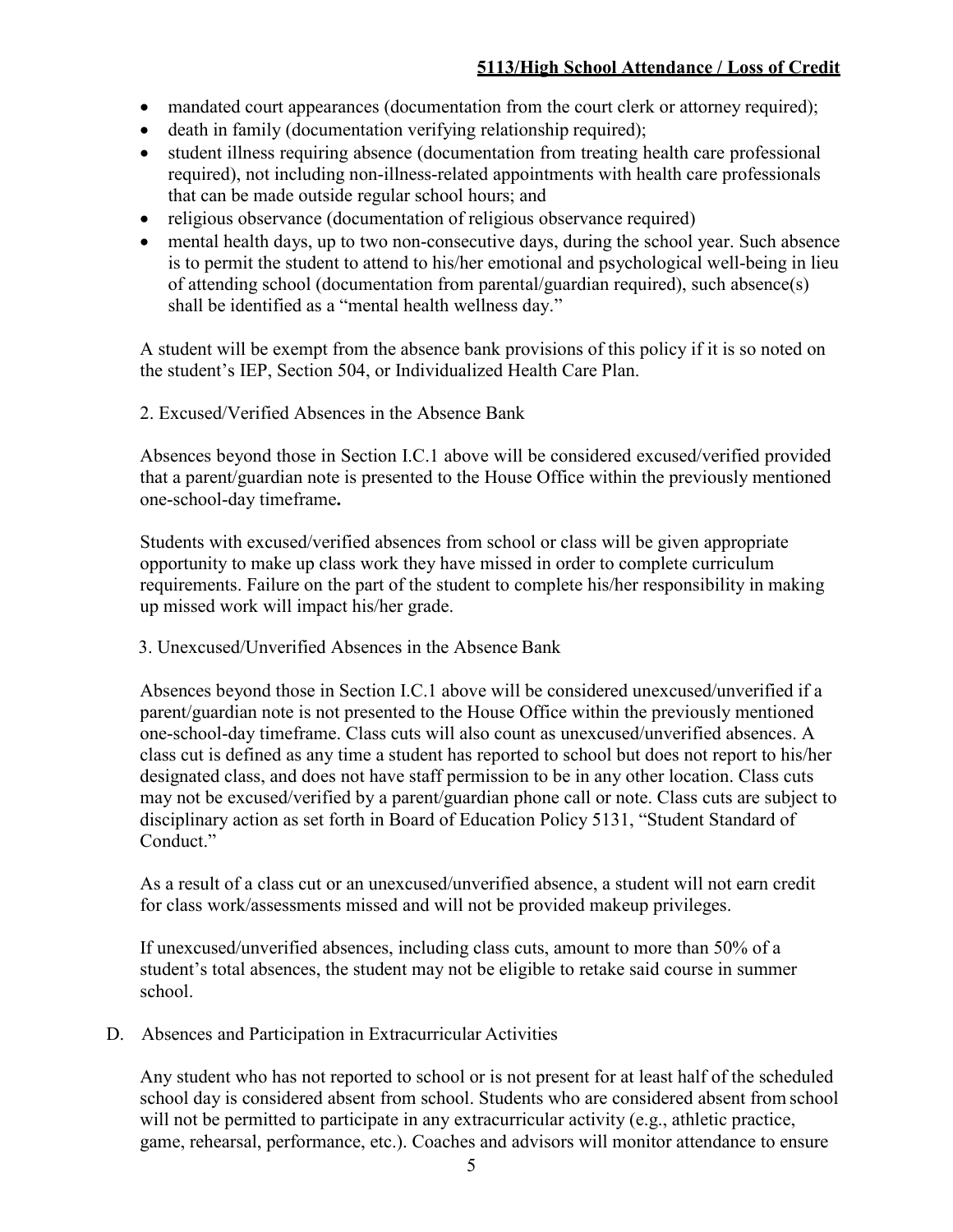compliance with this regulation. Exceptions to this policy will be considered by the Principal or his/her designee only upon receipt of a written request from the parent/guardian and will be handled on an individual basis.

E. Tardiness to Class

Students who are tardy (both excused**/**verified and unexcused/unverified) and miss more than 20% (time) of a class will be marked as absent for the class. This absence will count towards the absence bank, and the excused/verified, unexcused/unverified designation will apply towards determining eligibility for making up work missed. Student tardies that are less than 20% (time) of a class will not count towards the absence bank, but may be considered by the Appeals Board if an appeal for reinstatement of lost credit is made. When students leave school and return to school for any reason, the House Office will note the time on the student's pass back to class so it can be recorded properly in accordance with the 20%-tardy designation. Please see *Student Handbook*, [www.trumbullps.org,](http://www.trumbullps.org/) under "Trumbull High School" for procedures.

F. Late Arrival/Early Release (grades 11 and 12 only)

Students with assigned study halls either Time Slot 1, 2, 7, or 8 will be excused from school with parental permission and completion of necessary documentation. This privilege may be revoked as a result of disciplinary action or academic need/failure.

G. Early Dismissal

If an early dismissal request is for an excused/verified absence from an instructional period or periods, the student must submit the written request from a parent/guardian to the House Office on or before the day of the request. If the note is not received, the absence will be considered a class cut or an unexcused/unverified absence. The provisions of this section do not apply to early dismissals for unanticipated illness reasons, which should be processed through a school nurse in accordance with Section I.C.1 above.

H. Notification of Potential Loss of Credit

The parent/guardian will receive a formal notification letter from the school upon a student's crossing of each attendance threshold.

- The first notification will be sent once a student has missed 4% of the scheduled class meeting days accumulated to the student's absence bank. See above section 1.C *Absence Bank* for a table with examples.
- The second threshold notification will be sent once a student has missed 8% of the scheduled class meeting days accumulated to the absence bank. See above section 1.C *Absence Bank* for a table with examples.
- I. Appeal Procedure

Once a student loses credit in a course, the student will have the opportunity to appeal the loss of credit through the submission of an appeals packet designed to provide evidence demonstrating that his/her excessive absences were necessary. Whatever is submitted at this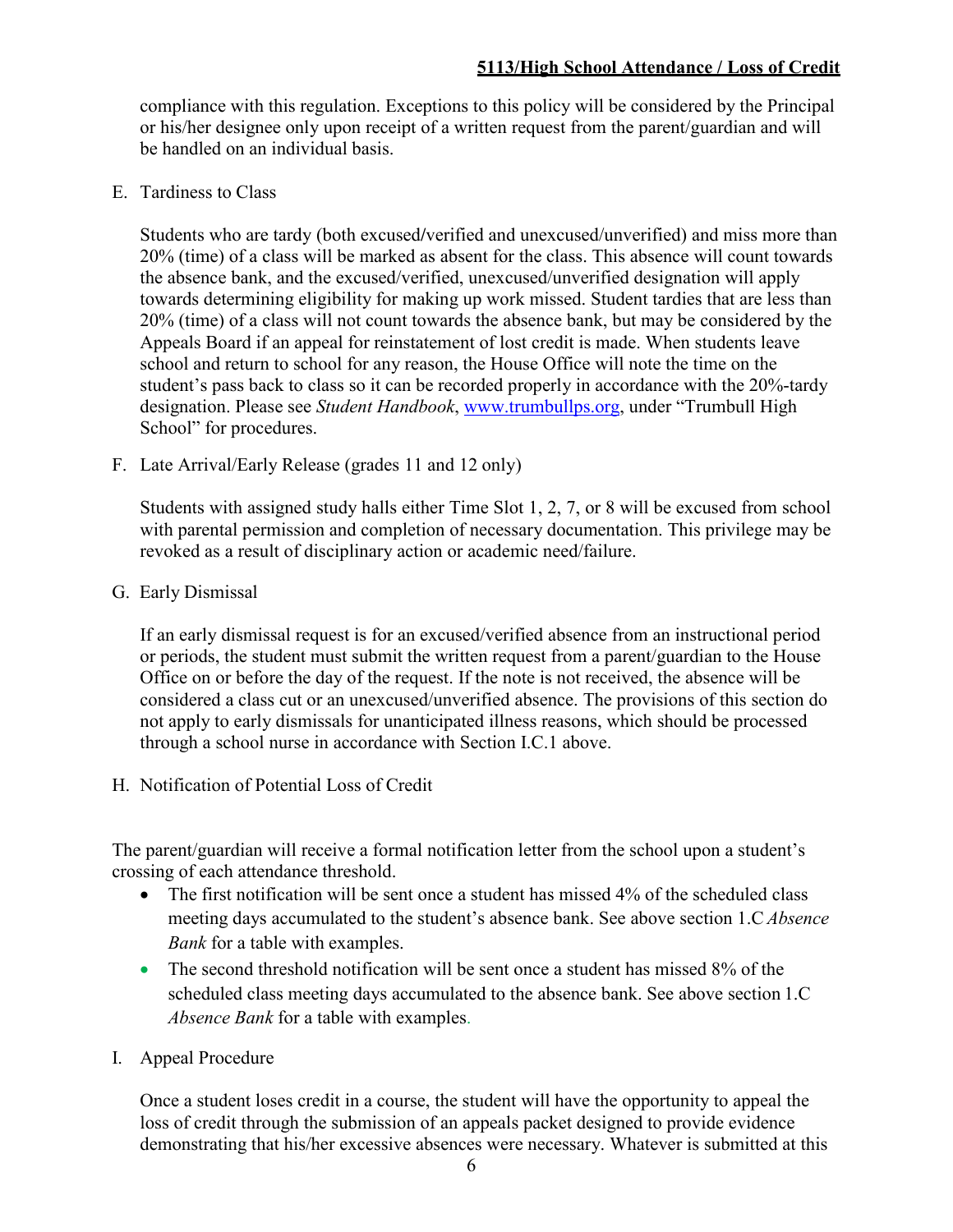#### **5113/High School Attendance / Loss of Credit**

time should be supplemental to any documents that were required as per the policy of reporting absences within a one-school-day time period after the student has returned from his/her absence. The completed appeals packet must be received no later than the last class day of the semester in which credit has been lost, unless otherwise notified**.**

There will be one non-House-specific Appeals Board for the school. The Appeals Board will have five members made up of two general education teachers, one special education teacher, a school counselor, and an administrator. This Appeals Board will review submitted documents, make a decision, and rule on cases. If class cuts (unexcused/unverified) amount to more than 50% of a student's total absences, the student will automatically be disqualified for credit recovery. The Appeals Board will make its decision based on the data provided at the time the absences occurred and any pertinent supplemental documents. The Appeals Board will review pertinent student academic and attendance records maintained by the District before making a decision.

If at least three of the five Appeals Board members vote in favor of credit recovery, the student and parent/guardian will receive a phone call and a letter mailed to the home informing them of the Appeals Board's affirmative decision. If at least three of the five Appeals Board members vote against credit recovery, the student and parent/guardian will receive a phone call and a letter mailed to the home informing them of the Appeals Board's negative decision.

In rare cases of extenuating circumstances, an affirmative decision to grant credit recovery may be made by the student's House Principal after discussion with the THS Principal. The House Principal will document his/her decision in writing in a letter mailed to the home.

- J. Forms to support the implementation of this policy will be developed and reviewed periodically by the Assistant Superintendent or his/her designee.
- II. Regulations for Determining Truancy

Solely for determining truancy, in accordance with Connecticut General Statutes, "absence" means an excused absence, unexcused absence, or disciplinary absence, as those terms are defined by the Connecticut State Board of Education. For purposes of this definition, a student is considered to be "in attendance" if present at his/her assigned school, or an activity sponsored by the school (e.g., a field trip), for at least half of the school day.

The Trumbull Board of Education recognizes the importance of early intervention for students exhibiting truancy behavior, and for that purpose distinguishes between "excused absences" and unexcused absences" as follows:

A student's absence from school shall be considered "excused" if written documentation of the reason for the absence has been submitted within ten (10) school days of the student's return to school or in accordance with Section 10-210 of the Connecticut General Statutes and meets the following criteria:

• For absences one (1) through nine  $(9)$  in a school year, a student's absences from school are considered excused when the student's parent/guardian approves such absence and submits appropriate documentation;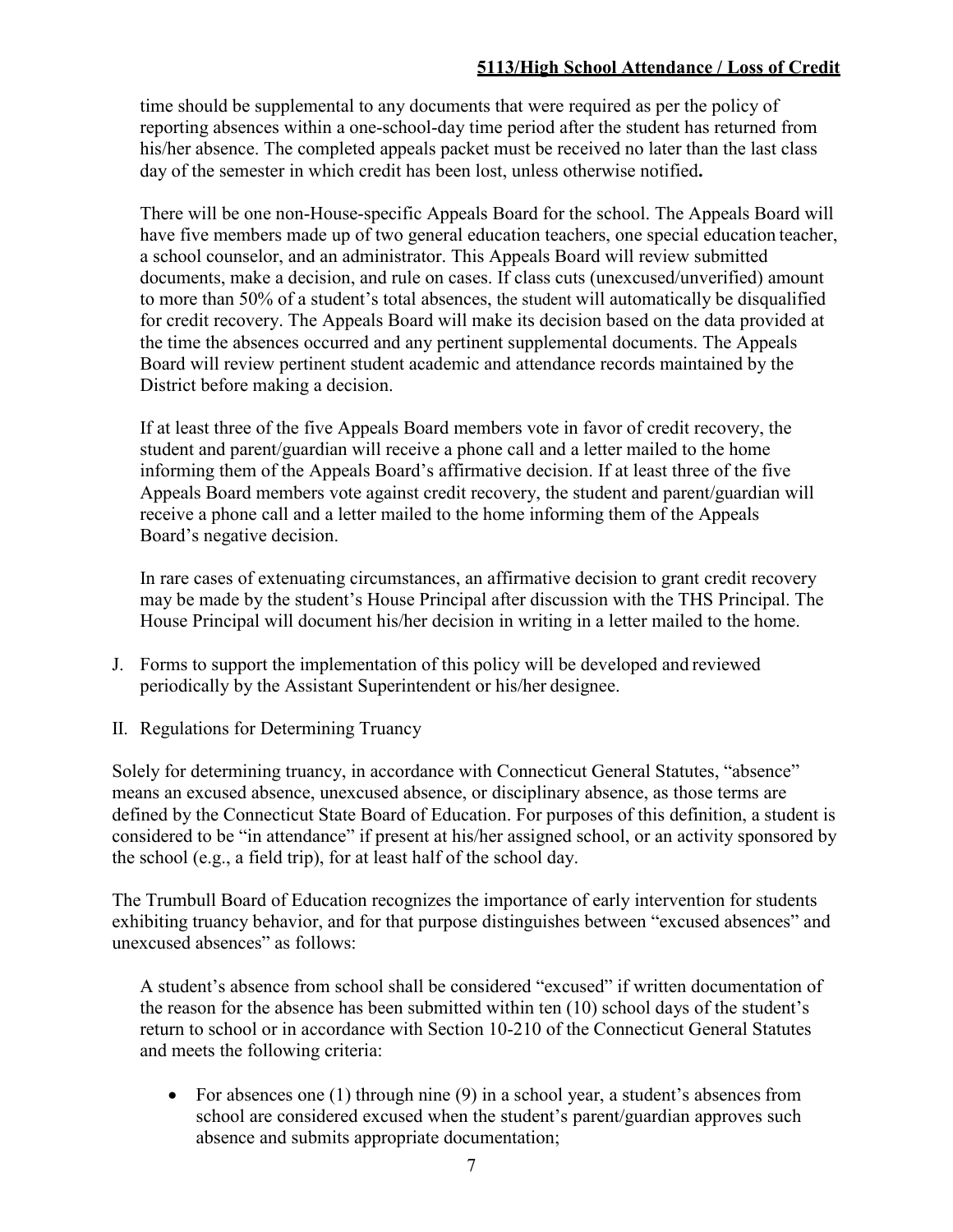• For the tenth (10th) absence and all absences thereafter in a school year, a student's absences from school are considered excused for the following reasons: student illness if verified by an appropriately licensed medical professional; student's observance of a religious holiday; death in the student's family or other emergency beyond the control of the student's family; mandated court appearance if supported by appropriate additional documentation; the lack of transportation that is normally provided by a district other than the one the student attends; or extraordinary educational opportunities pre-approved by District administrators in accordance with Connecticut State Department of Education guidelines and Section IV below.

A student, age five to eighteen, inclusive, whose parent/guardian is an active duty member of the armed forces, as defined in Connecticut General Statutes § 27-103, and has been called to duty for, is on leave from, or has immediately returned from deployment to a combat zone or combat support posting, shall be granted ten days of excused absences in any school year. In the case of excused absences pursuant to this paragraph, such student and parent/guardian shall be responsible for obtaining assignments from the student's teacher prior to any period of excused absence, and for ensuring that such assignments are completed by such student prior to his/her return to school from such period of excused absence.

A student's absence from school shall be considered "unexcused" if it does not meet the criteria to be considered an "excused" absence and if it is not the result of school or District disciplinary action.

Based on the definitions above, a "truant" is a child age five to eighteen, inclusive, who has four (4) unexcused absences in one month, or ten (10) unexcused absences in one year.

Based on the definitions above, a "chronically absent" student is a child who has accumulated a total number of absences at any time during a school year that is equal to or greater than ten percent of the total number of days that such student has been enrolled at the school during the school year.

- 1. The school principal and/or his/her designee will hold a meeting with the parent/guardian of a child who is a "truant" or a "chronically absent" student as defined above. Such meeting will be held no later than ten (10) school days after the student's designation as "truant" or "chronically absent" based upon the definitions articulated earlier in this policy.
- 2. Whenever a student enrolled in school fails to report to school on a regularly scheduled school day and no indication has been received by school personnel that the student's parent/guardian (or other person having control of the student) is aware of the child's absence, a reasonable effort to notify, by the automated calling system, the parent (or such other person) shall be made by the school personnel. Such notice shall include a warning that two (2) unexcused absences from school in a month or five (5) unexcused absences in a school year may result in a complaint filed with the Youth Service Bureau or a similar community-based service pursuant to Connecticut State Statutes §§10-19m alleging the belief that the acts or omissions of the child are such that the child's family is a family with service needs.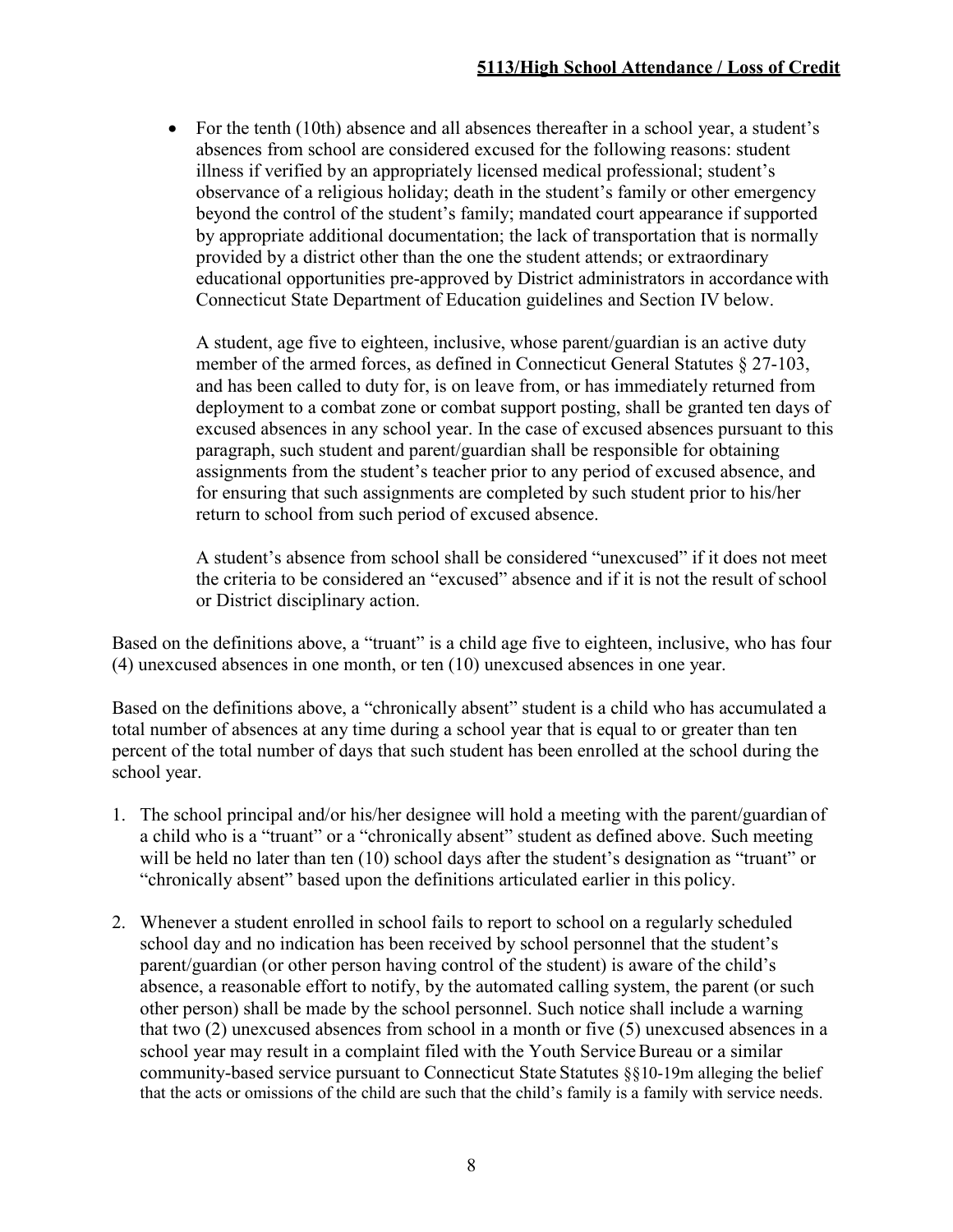- 3. A Planning and Placement Team meeting will be convened to determine the appropriateness of a special education evaluation of the truant or chronically absent student. In addition, there will be consideration of referral to the school's Early Intervention Team (EIT).
- 4. The school system will coordinate services with community agencies and referrals oftruant and chronically absent students to agencies providing child and family services.
- III. Chronic Absenteeism Prevention and Intervention
- 1. The Board, in compliance with State statute, requires the establishment of attendance review teams when chronic absenteeism rates in the District or at individual schools in the District meet the following circumstances:
	- a) A team for the District must be established when the District chronic absenteeism rate is 10 percent or higher.
	- b) A team for a school must be established when the school chronic absenteeism rate is 15 percent or higher.
	- c) A team for either the District or each school must be established when (i) more than one school in the District has a school chronic absenteeism rate of 15 percent or higher; or (ii) the District has a District chronic absenteeism rate of 10 percent or higher and one or more schools in the District have a school chronic absenteeism rate of 15 percent or higher.
- 2. Each attendance review team shall be responsible for reviewing the cases of truants and chronically absent children, discussing school interventions and community referrals for such truants and chronically absent children, and making any additional recommendations forsuch truants and chronically absent children and their parents/guardians. Each established attendance review team shall meet at least monthly.
- 3. The District shall utilize the chronic absenteeism prevention and intervention plan developed by the State Department of Education.
- 4. The District shall annually report to the Connecticut State Department of Education data pertaining to truant and chronically absent children in schools under its jurisdiction.
- IV. Extraordinary Educational Opportunities
- 1. An extraordinary educational opportunity is defined as an opportunity: (a) with a learning objective related to the particular student's coursework or plan of study; (b) not ordinarily available to the particular student; (c) appropriate to the age, grade, and development of the particular student; and (d) with content highly relevant to the particular student. The opportunity must come at no cost to the District.
- 2. A request for the approval of an extraordinary educational opportunity must be submitted in advance in writing, with the signature of the student and his/her parent(s)/guardian(s), to the appropriate building principal. The request must detail how the opportunity meets the criteria outlined above. All relevant documentation must be attached.